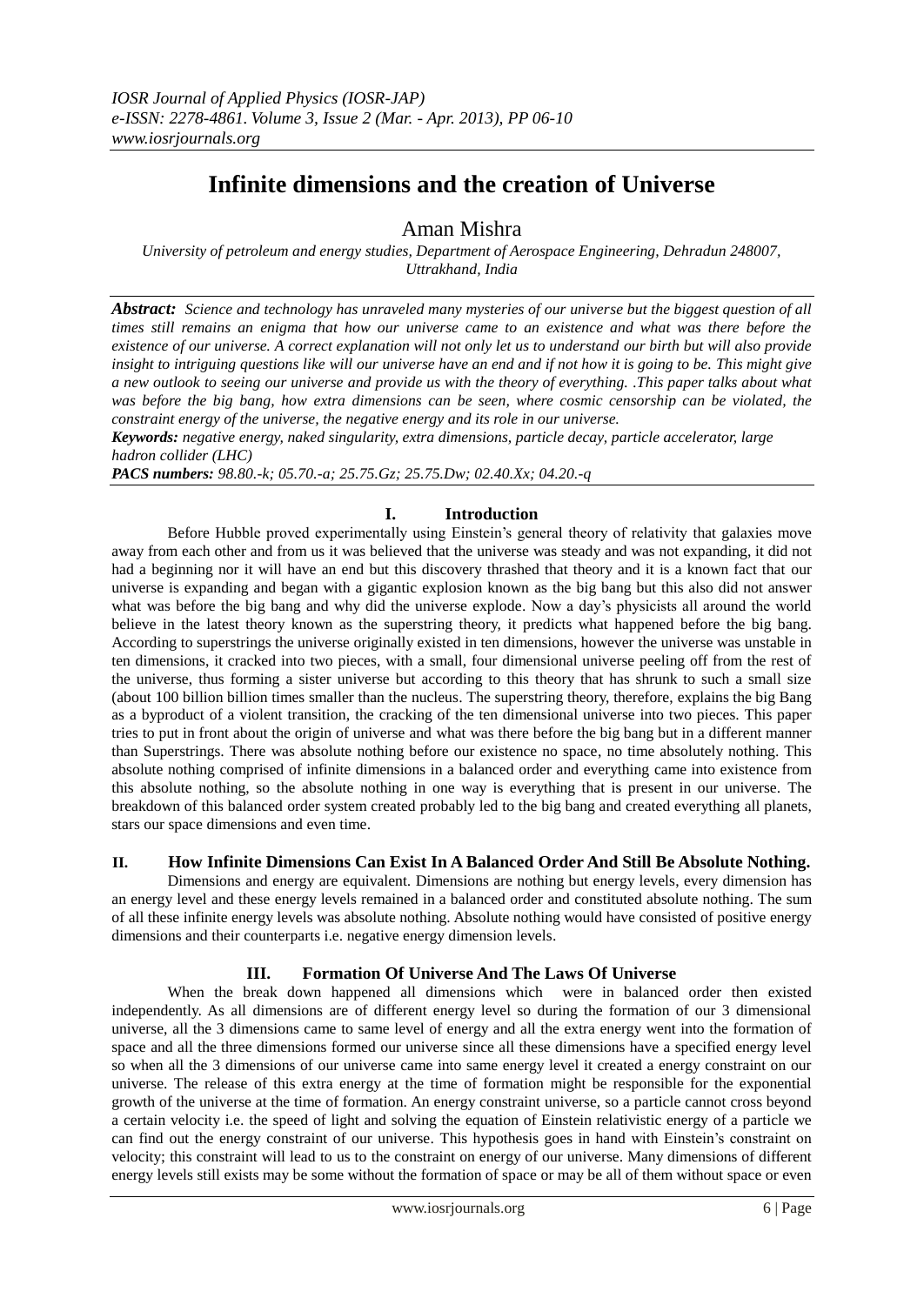all of them exists with the formation of space whatever be the scenario the constraint on each dimension has blinded us to witness the existence of each other.

4.Equations

0**=** {-infinity…..-3+-2+-1+1+2+3………+infinity}

#### **Equation 1.**

It represents the sum of all dimensions which is equivalent to absolute nothing prior to the formation of our universe.

$$
E = \frac{mc^2}{\sqrt{1 - v^2/c^2}}
$$
  
\n
$$
\lim \frac{mc^2}{\sqrt{1 - v^2/c^2}}
$$
  
\n
$$
m \to 0
$$
  
\n
$$
v \to c
$$
  
\n
$$
\lim \frac{c^2}{\sqrt{2(1 - v^2/c^2)}} \times -2 \frac{v}{c^2}
$$
  
\n
$$
v \to c
$$
  
\n
$$
\lim -\frac{c^4}{v} \times (1 - v^2/c^2)
$$
  
\n
$$
v \to c
$$
  
\n
$$
\lim -\frac{c^4}{v} \times (1 - \frac{1}{2} \times \frac{v^2}{c^2} - \frac{1}{8} \times \frac{v^4}{c^4} \dots)
$$
  
\n
$$
v \to c
$$
  
\n
$$
E = -0.375c^3
$$

#### **Equation 2.**

It represents the energy constraint of our universe; if somehow the object's mass approaches zero and at the same time while object's mass is approaching zero, the velocity is also equal to the speed of light then we can see the energy constraint of the universe.

$$
ds^{2} = -(1 - \frac{2M}{r} + \frac{Q}{r^{2}})dt^{2} + \frac{dr^{2}}{1 - \frac{2M}{r} + \frac{Q}{r^{2}}} + r^{2}d\Omega^{2}
$$
Einstein and Rosen made a complete ad hoc

mutilation to the theory-they found that they had to reverse the sign of the electromagnetic stress energy tensor, so the mutilated geometry in terms of Schwarzschild coordinates is

$$
ds^{2} = -(1 - \frac{2M}{r} - \frac{\varepsilon^{2}}{r^{2}})dt^{2} + \frac{dr^{2}}{1 - \frac{2M}{r} - \frac{\varepsilon^{2}}{r^{2}}} + r^{2}d\Omega^{2}
$$
  
Taking M=0 the metric reduces to  

$$
ds^{2} = -(1 - \frac{\varepsilon^{2}}{r^{2}})dt^{2} + \frac{dr^{2}}{1 - \frac{\varepsilon^{2}}{r^{2}}} + r^{2}d\Omega^{2}
$$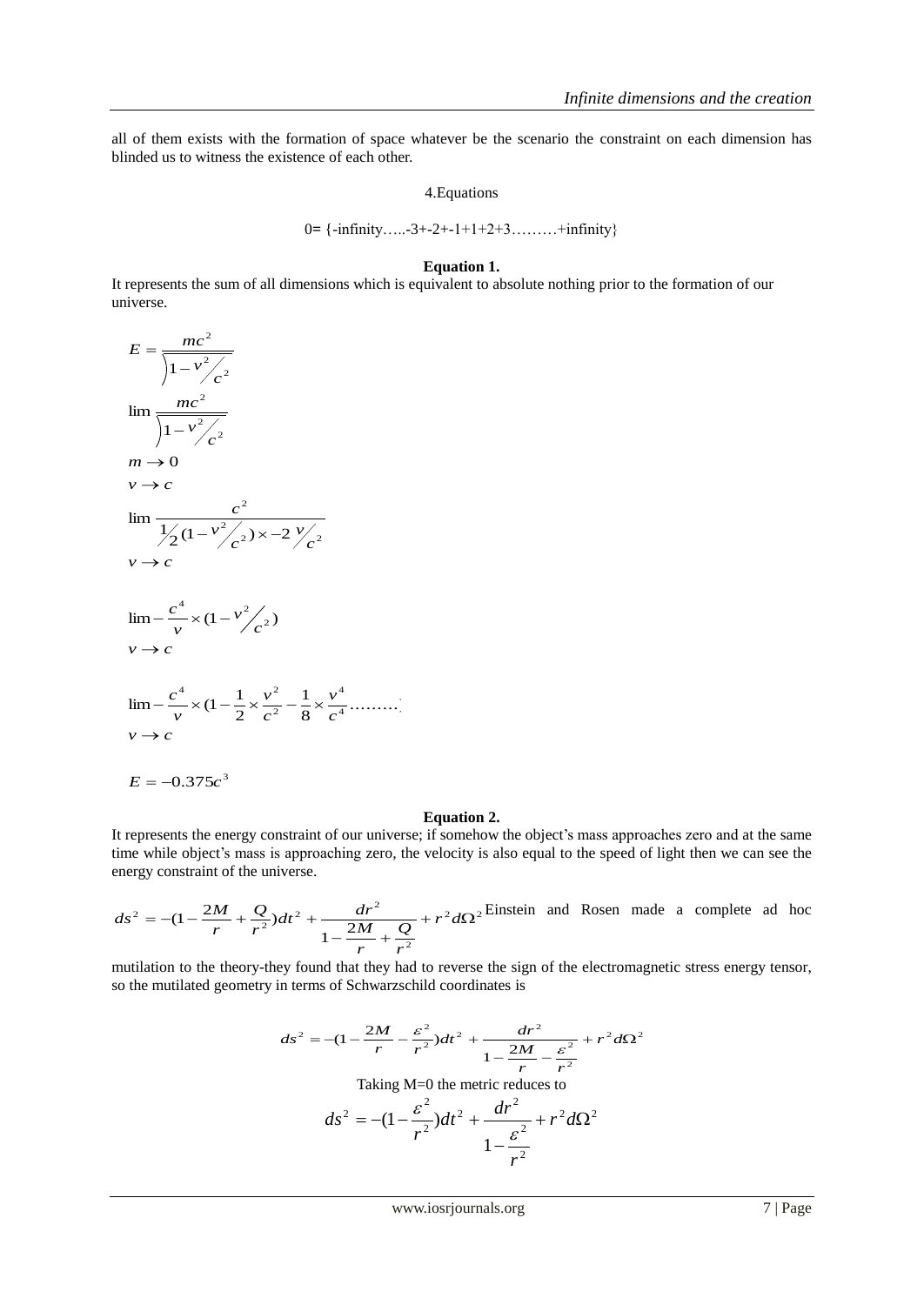Thus with M=0, the coordinate change 
$$
u^2 = r^2 - \frac{\varepsilon^2}{2}
$$
 results in

$$
ds^{2} = -\frac{u^{2}}{u^{2} + \frac{\varepsilon^{2}}{2}}dt^{2} + du^{2} + (u^{2} + \frac{\varepsilon^{2}}{2})^{2} d\Omega^{2}
$$

#### **Equation 3**

It represents a mass less, quasicharged object whose energy density is everywhere negative.

#### **EQUATIONS EXPLAINED**

**Equation 1:-** It describes that everything is absolute nothing and how our universe came into existence from absolute nothing to everything that we see and beyond. The absolute nothing comprised of infinite dimensions so arranged that the universe was in a balanced state.

**Equation 2:-** It describes when a quasi charged particle moving with almost or speed of light then at that instant it decays. Meaning the mass approached to zero (here we are referring to this particle only and not at its decay part) and velocity was almost the speed of light so at that very instant the relativistic energy becomes negative and reaches the constraint energy of the universe

**Equation 3:-** It describes the space-time metric of a mass less, quasi charged particle whose energy density is everywhere negative, Einstein and Rosen found this geometry and this geometry predicted the formation of a naked singularity.

**Combined Equation 2&3** :- When a quasi charged particle moving with speed of light decays, it creates a negative energy space-time which results in the formation of a naked singularity(thus violating cosmic censorship) and that is the point of constraint energy of our universe or a gateway to a different dimension.



Fig. 1. Represents pulse of negative energy permitted by quantum theory, (a, b) says the longer the pulse lasts the weaker it must be. Secondly, a pulse of positive energy must flow; the magnitude of the positive pulse must exceed that of the initial negative one. (c) Tells us that longer the time interval between the two pulses, the larger the positive one must be- an effect known as quantum interest.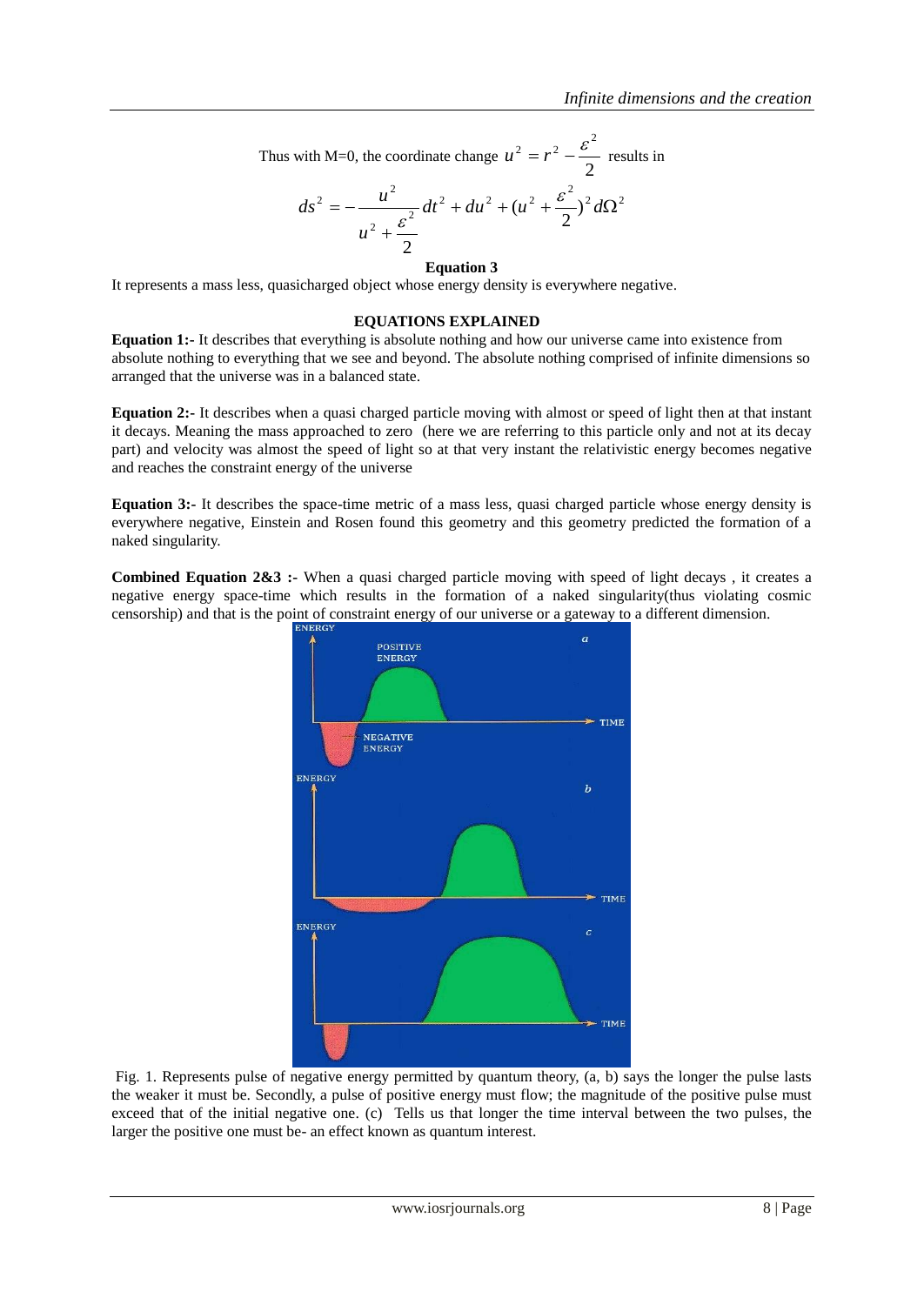

Fig.2. shows the state when the particle reaches the energy constraint, there is negative energy so positive energy must flow inwards but the value of positive energy flowing inwards should be more than the negative energy magnitude.



Fig 3. Shows the decay of a quasi charged particle, at the moment of decay the energy density becomes negative and reaches the constraint energy of the universe.

#### **IV. Experiment (Particle Accelerator)**

Take a quasi charged particle accelerate it to almost the speed of light in a particle accelerator(like large hadron collider) and when it decays observe the space-time at that instant as there will be negative relativistic energy observe phenomenon like anti gravity or observe the change in energy at that instant because the metric results in the formation of a naked singularity (not a black hole) and due to the quantum effects and properties of negative energy, there is a flow of positive and negative energy but more positive energy will flow inwards as compared to the negative energy coming out so observe the total change in the energy at that instant.

#### **V. Conclusions And Discussions**

- 1. This paper deals with the origin of universe from the state of absolute nothing to everything and this evolution process contained our big bang.
- 2. There are infinite dimensions and every dimension has its energy constraint. This state's the formation of our universe from a set of infinite dimensions and not merely ten or eleven. This does not talk about a sister universe with whose fission lead to the big bang. Our universe is expanding in hyper dimension which might not necessarily be a space dimension but could be a higher energy level dimension.
- 3. The calculated energy constraint of our universe comes out to be negative, meaning at the point where the object reaches the energy constraint the space-time curvature becomes extreme. As energy must be conserved the production of negative energy must be accompanied by flow of positive energy inwards.
- 4. The geometry when the constraint energy is reached is that of the mass less, quasicharged object whose energy density is everywhere negative as calculated by Einstein and Rosen .It gives a naked singularity , the mutilation of the Reisssner-Nordstrom geometry by Einstein and Rosen by maiming of the theory,  $Q^2 = -\varepsilon^2$  was done to avoid the presence of a naked singularity.
- 5. When the constraint energy is reached by the quasicharged particle there will be a naked singularity.